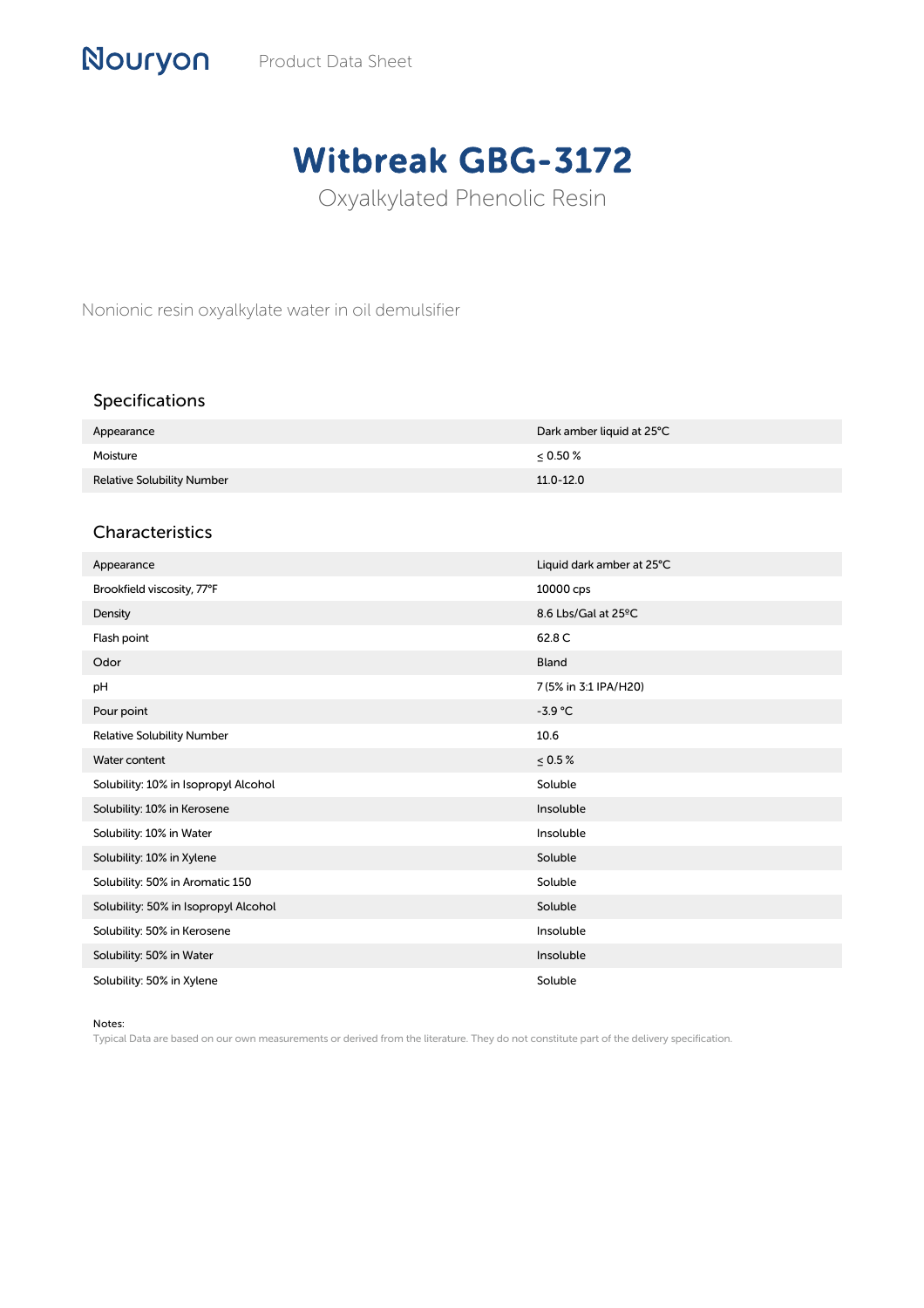## Applications

Witbreak GBG-3172 is a resin oxyalkylate. This emulsion-breaker works by effectively neutralizing the strength of the natural emulsifying agent, allowing the finely dispersed water droplets to coalesce. As the tiny water droplets merge into progressively larger and heavier drops, the water settles and the oil rapidly rises to the top. The result is a sharp, welldefined oil/water interface and bright, clean and marketable oil.

### Additional information

Witbreak GBG-3172 is one of Nouryon's line of high performance emulsion-breaker chemicals. Witbreak GBG-3172 has been specially developed to provide fast resolution of stable emulsions in which water is the internal phase and oil is the external phase. Witbreak GBG-3172 displays exceptional water dropping, desalting and oil brightening characteristics. It's unique chemistry enables this intermediate to be formulated to achieve very specific applications for the economical treatment of a wide variety of crudes including waste oils. Finished formulations may be used in typical continuous treatment systems as well as downhole and in batch applications, optimizing the oil treatment process.